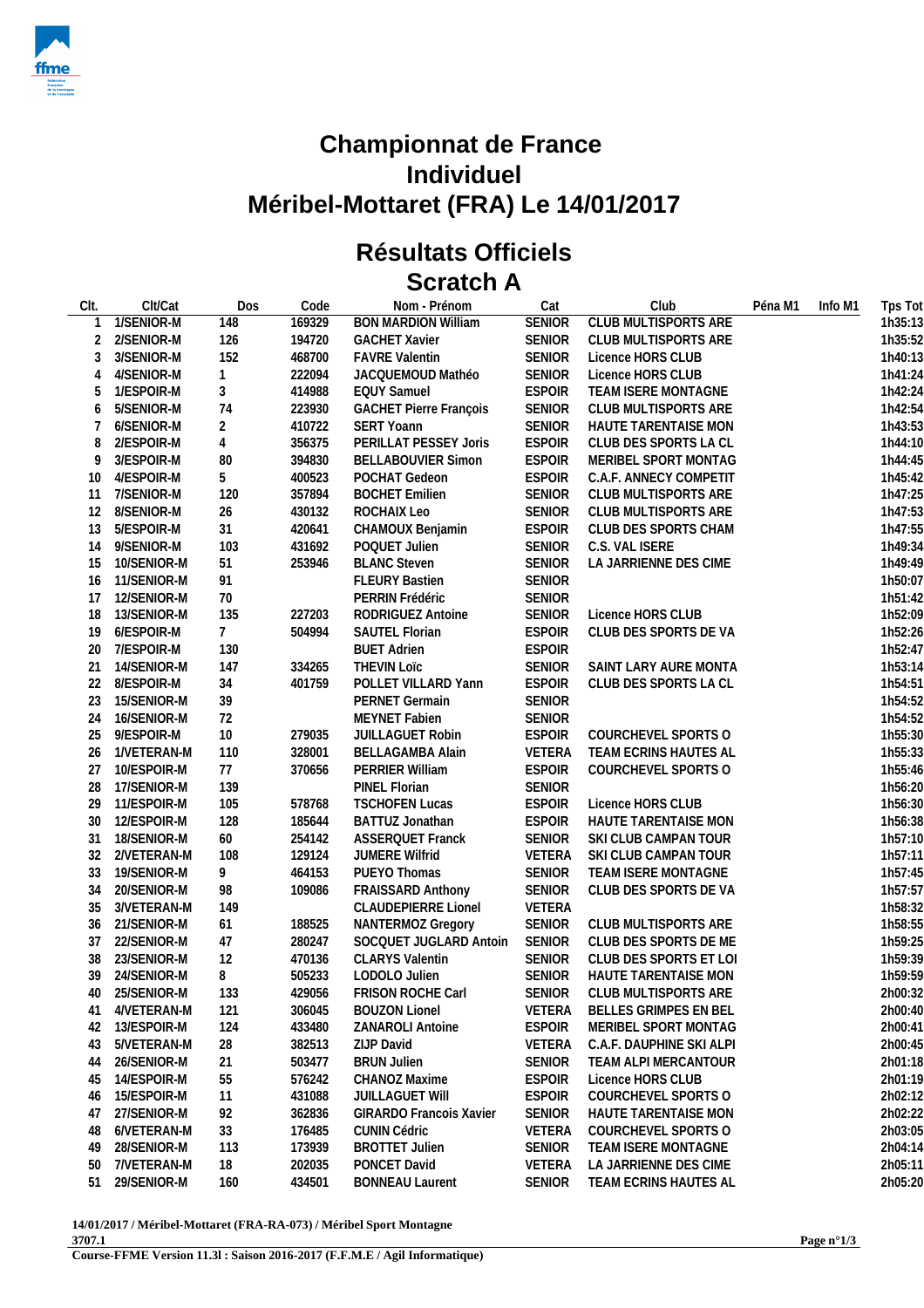| CIt.     | Clt/Cat                    | Dos       | Code             | Nom - Prénom                                     | Cat                            | Club                                            | Péna M1 | Info M1 | Tps Tot            |
|----------|----------------------------|-----------|------------------|--------------------------------------------------|--------------------------------|-------------------------------------------------|---------|---------|--------------------|
| 52       | 30/SENIOR-M                | 144       | 399223           | POLLET VILLARD Francois                          | <b>SENIOR</b>                  | <b>CLUB DES SPORTS LA CL</b>                    |         |         | 2h05:44            |
| 53       | 31/SENIOR-M                | 41        | 152319           | <b>ROMANET Aurelien</b>                          | <b>SENIOR</b>                  | ETOILE SPORTIVE DU CO                           |         |         | 2h05:46            |
| 54       | 8/VETERAN-M                | 15        | 227685           | <b>NEYRON François</b>                           | VETERA                         | C.A.F. DAUPHINE SKI ALPI                        |         |         | 2h06:11            |
| 55       | 32/SENIOR-M                | 59        | 36424            | <b>LESCA Francois</b>                            | SENIOR                         | C.P.L.V.R. - XTT RAID 63                        |         |         | 2h06:31            |
| 56       | 33/SENIOR-M                | 84        | 468741           | CHENAL Raphael                                   | SENIOR                         | ETOILE SPORTIVE DU CO                           |         |         | 2h06:34            |
| 57       | 34/SENIOR-M                | 40        |                  | <b>MARULLAZ Vincent</b>                          | <b>SENIOR</b>                  |                                                 |         |         | 2h06:48            |
| 58       | 35/SENIOR-M                | 54        |                  | MOUGEL Yoann                                     | <b>SENIOR</b>                  |                                                 |         |         | 2h07:52            |
| 59       | 9/VETERAN-M                | 102       | 108836           | RAIBAUT Stephane                                 | VETERA                         | TEAM ALPI MERCANTOUR                            |         |         | 2h10:18            |
| 60       | 36/SENIOR-M                | 143       | 546023           | <b>OGIER Paul</b>                                | <b>SENIOR</b>                  | CLUB DES SPORTS CHAM                            |         |         | 2h10:42            |
| 61       | 37/SENIOR-M                | 20        | 547029           | MAZAN Frédéri                                    | SENIOR                         | LA JARRIENNE DES CIME                           |         |         | 2h11:13            |
| 62       | 10/VETERAN-M               | 68        | 356550           | <b>MOLLI Didier</b>                              | VETERA                         | CLUB DES SPORTS CHAM                            |         |         | 2h11:34            |
| 63       | 38/SENIOR-M                | 107       | 510706           | <b>BEDOY Loic</b>                                | <b>SENIOR</b>                  | MERIBEL SPORT MONTAG                            |         |         | 2h12:49            |
| 64       | 39/SENIOR-M                | 136       | 461893           | <b>BARTHELEMY Matthieu</b>                       | <b>SENIOR</b>                  | BELLES GRIMPES EN BEL                           |         |         | 2h12:56            |
| 65       | 40/SENIOR-M                | 88        |                  | <b>LOISEL Etienne</b>                            | <b>SENIOR</b>                  |                                                 |         |         | 2h13:23            |
| 66       | 16/ESPOIR-M                | 16        | 426606           | <b>GANDER Corentin</b>                           | <b>ESPOIR</b>                  | CLUB DES SPORTS CHAM                            |         |         | 2h13:24            |
| 67       | 41/SENIOR-M                | 123       |                  | <b>GAILLARD Jeremie</b>                          | <b>SENIOR</b>                  |                                                 |         |         | 2h14:15            |
| 68       | 17/ESPOIR-M                | 112       | 219174           | <b>ABEL Benoit</b>                               | <b>ESPOIR</b>                  | MERIBEL SPORT MONTAG                            |         |         | 2h14:17            |
| 69       | 11/VETERAN-M               | 79        | 20987            | ARVIN BEROD Marc                                 | VETERA                         | PRAZ MONTAGNE                                   |         |         | 2h14:29            |
| 70       | 12/VETERAN-M               | 132       |                  | <b>LEHMES Lionel</b>                             | VETERA                         |                                                 |         |         | 2h14:32            |
| 71       | 42/SENIOR-M                | 99        | 535989           | <b>DELORME Franck</b>                            | SENIOR                         | HAUTE TARENTAISE MON                            |         |         | 2h14:54            |
| 72       | 43/SENIOR-M                | 140       | 538986           | PARISOT Alexandre                                | SENIOR                         | C.P.L.V.R. - XTT RAID 63                        |         |         | 2h15:02            |
| 73       | 13/VETERAN-M               | 43        | 539495           | CAILLOT Yoan                                     | VETERA                         | LA JARRIENNE DES CIME                           |         |         | 2h15:16            |
| 74       | 44/SENIOR-M                | 45        | 334278           | LAZZARONI Fabien                                 | SENIOR                         | HAUTE TARENTAISE MON                            |         |         | 2h15:32            |
| 75       | 14/VETERAN-M               | 156       |                  | <b>ROUX Fabien</b>                               | VETERA                         |                                                 |         |         | 2h16:04            |
| 76       | 45/SENIOR-M                | 83        | 152196           | <b>GACHET Arnaud</b>                             | <b>SENIOR</b>                  | CLUB MULTISPORTS ARE                            |         |         | 2h16:15            |
| 77       | 15/VETERAN-M               | 131       | 539261           | <b>DULAC Vincent</b>                             | VETERA                         | LA JARRIENNE DES CIME                           |         |         | 2h16:36            |
| 78       | 46/SENIOR-M                | 35        | 434536           | PRYSIANIUK Kevin                                 | SENIOR                         | BELLES GRIMPES EN BEL                           |         |         | 2h16:38            |
| 79       | 47/SENIOR-M                | 14        | 556734           | <b>MOLIN Damien</b>                              | SENIOR                         | MERIBEL SPORT MONTAG                            |         |         | 2h17:00            |
| 80       | 18/ESPOIR-M                | 65        |                  | <b>FERDINAND Antoine</b>                         | <b>ESPOIR</b>                  |                                                 |         |         | 2h17:17            |
| 81       | 48/SENIOR-M                | 44        | 576664           | CLAUSS Régis                                     | SENIOR                         | ASPTT STRASBOURG                                |         |         | 2h17:44            |
| 82       | 49/SENIOR-M                | 162       | 532657           | PÉPIN Jérôme                                     | <b>SENIOR</b>                  | <b>BELLES GRIMPES EN BEL</b>                    |         |         | 2h18:05            |
| 83       | 50/SENIOR-M                | 25        | 193332           | ANSANAY ALEX Lucas                               | <b>SENIOR</b>                  | MERIBEL SPORT MONTAG                            |         |         | 2h18:17            |
| 84       | 16/VETERAN-M               | 19        |                  | <b>GONTHARET Gilles</b>                          | VETERA                         |                                                 |         |         | 2h18:50            |
| 85       | 19/ESPOIR-M                | 95        | 288202           | CHABERT Thibault                                 | <b>ESPOIR</b>                  | TEAM ISERE MONTAGNE                             |         |         | 2h19:24            |
| 86       | 17/VETERAN-M               | 138       | 506605           | <b>NAVE Benoit</b>                               | VETERA                         | CLUB MULTISPORTS ARE                            | $+1:00$ | COUVER  | 2h19:29            |
| 87       | 51/SENIOR-M                | 153       |                  | LIOTARD Alexandre                                | <b>SENIOR</b>                  |                                                 |         |         | 2h19:43            |
| 88       | 52/SENIOR-M                | 57        | 469904           | VINCENTI Cyrille                                 | SENIOR                         | SKI CLUB ASCU                                   |         |         | 2h19:45            |
| 89       | 20/ESPOIR-M                | 23        | 426608           | <b>GANDER Alexandre</b>                          | <b>ESPOIR</b><br><b>ESPOIR</b> | CLUB DES SPORTS CHAM                            |         |         | 2h20:26            |
| 90       | 21/ESPOIR-M                | 13        | 546723           | ROUX Julien                                      |                                | BELLES GRIMPES EN BEL                           |         |         | 2h21:07            |
|          | 91 18/VETERAN-M            | 58        | 510709           | <b>LEFORT Nicolas</b>                            |                                | VETERA MERIBEL SPORT MONTAG                     |         |         | 2h21:20            |
| 92       | 53/SENIOR-M<br>54/SENIOR-M | 30        | 577838<br>520699 | ROUSSIGNé Sébastien<br><b>MERLET Yannis</b>      | <b>SENIOR</b><br>SENIOR        | Licence HORS CLUB<br><b>TEAM ISERE MONTAGNE</b> |         |         | 2h21:42<br>2h21:46 |
| 93       |                            | 109       |                  |                                                  | <b>SENIOR</b>                  | BELLES GRIMPES EN BEL                           |         |         | 2h21:57            |
| 94       | 55/SENIOR-M<br>56/SENIOR-M | 90        | 566750           | MICHELUZZI Vincent<br><b>LEUENBERGER Vincent</b> | <b>SENIOR</b>                  |                                                 |         |         | 2h23:49            |
| 95<br>96 | 22/ESPOIR-M                | 36<br>137 | 539504           | ZAPPONE Natan                                    | <b>ESPOIR</b>                  | BELLES GRIMPES EN BEL                           | $+1:00$ | COUVER  | 2h24:01            |
| 97       | 57/SENIOR-M                | 145       | 552980           | <b>CORDEUIL Dominique</b>                        | <b>SENIOR</b>                  | TEAM ISERE MONTAGNE                             | $+1:00$ | COUVER  | 2h24:04            |
| 98       | 19/VETERAN-M               | 29        | 504681           | <b>LECERF Laurent</b>                            | VETERA                         | MERIBEL SPORT MONTAG                            |         |         | 2h24:29            |
| 99       | 20/VETERAN-M               | 141       |                  | <b>FERRY Michel</b>                              | VETERA                         |                                                 |         |         | 2h25:05            |
| 100      | 58/SENIOR-M                | 78        |                  | MOLLIET Clément                                  | <b>SENIOR</b>                  |                                                 |         |         | 2h25:14            |
| 101      | 21/VETERAN-M               | 56        | 486619           | SPIESER Sébastien                                | VETERA                         | BELLES GRIMPES EN BEL                           |         |         | 2h26:17            |
| 102      | 59/SENIOR-M                | 155       |                  | LECLERE Alban                                    | <b>SENIOR</b>                  |                                                 |         |         | 2h26:58            |
| 103      | 60/SENIOR-M                | 158       |                  | <b>GLEZ Frederic</b>                             | <b>SENIOR</b>                  |                                                 |         |         | 2h26:59            |
| 104      | 61/SENIOR-M                | 161       |                  | PRETOT Eric                                      | <b>SENIOR</b>                  |                                                 |         |         | 2h27:37            |
| 105      | 22/VETERAN-M               | 32        | 396840           | MOLLARET Bruno                                   | VETERA                         | SECTION MONTAGNE SAL                            |         |         | 2h27:55            |
| 106      | 23/ESPOIR-M                | 22        | 575675           | COMBREAS Sydney                                  | <b>ESPOIR</b>                  | MERIBEL SPORT MONTAG                            |         |         | 2h28:20            |
| 107      | 62/SENIOR-M                | 104       | 147783           | CAILLAUD Colin                                   | <b>SENIOR</b>                  | JEUNES ET MONTAGNE                              |         |         | 2h28:31            |
| 108      | 63/SENIOR-M                | 129       | 433134           | JOGUET Mathieu                                   | <b>SENIOR</b>                  | CLUB MULTISPORTS ARE                            |         |         | 2h28:34            |
| 109      | 64/SENIOR-M                | 154       | 463648           | <b>SCHMIT François</b>                           | <b>SENIOR</b>                  | MERIBEL SPORT MONTAG                            | $+1:00$ | COUVER  | 2h29:14            |
| 110      | 65/SENIOR-M                | 73        |                  | <b>GAY PERRET Laurent</b>                        | <b>SENIOR</b>                  |                                                 |         |         | 2h33:05            |
| 111      | 24/ESPOIR-M                | 63        | 531037           | <b>SALLE Corentin</b>                            | <b>ESPOIR</b>                  | MERIBEL SPORT MONTAG                            |         |         | 2h34:54            |
| 112      | 23/VETERAN-M               | 53        |                  | MERRANT Jean Yves                                | VETERA                         |                                                 |         |         | 2h35:25            |
| 113      | 66/SENIOR-M                | 38        | 568529           | <b>CLARET Cyrille</b>                            | <b>SENIOR</b>                  | CLUB DES SPORTS CHAM                            |         |         | 2h36:05            |
| 114      | 67/SENIOR-M                | 46        | 577974           | DHONNEUR Sylvain                                 | <b>SENIOR</b>                  | CLUB DES SPORTS CHAM                            |         |         | 2h36:41            |
| 115      | 68/SENIOR-M                | 76        | 578827           | MONTAUZE Jérémie                                 | <b>SENIOR</b>                  | ASPTT STRASBOURG                                |         |         | 2h37:14            |
|          |                            |           |                  |                                                  |                                |                                                 |         |         |                    |

**14/01/2017 / Méribel-Mottaret (FRA-RA-073) / Méribel Sport Montagne 3707.1**